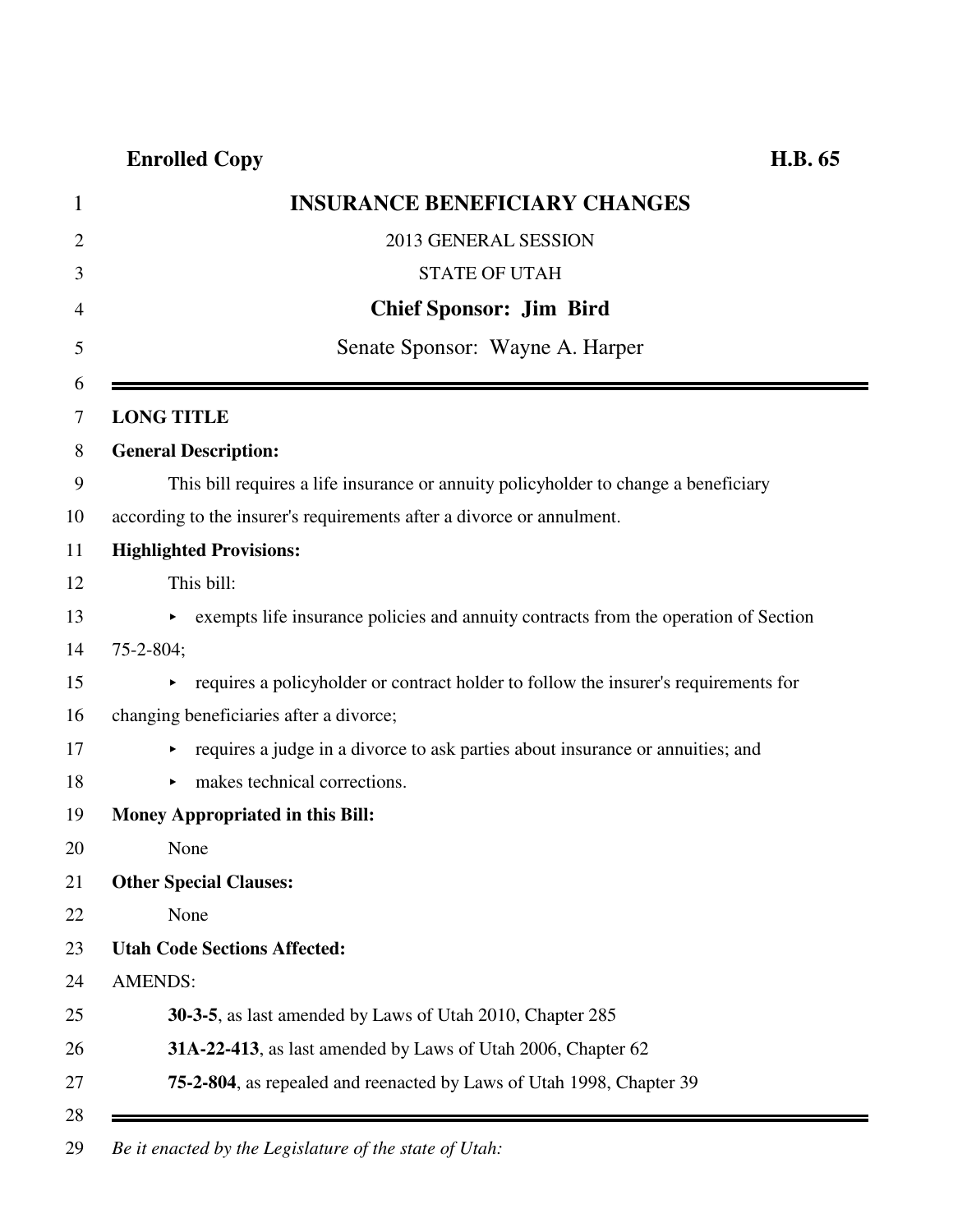**H.B. 65 Enrolled Copy**

| 30 | Section 1. Section 30-3-5 is amended to read:                                                      |
|----|----------------------------------------------------------------------------------------------------|
| 31 | 30-3-5. Disposition of property -- Maintenance and health care of parties and                      |
| 32 | children -- Division of debts -- Court to have continuing jurisdiction -- Custody and              |
| 33 | parent-time -- Determination of alimony -- Nonmeritorious petition for modification.               |
| 34 | (1) When a decree of divorce is rendered, the court may include in it equitable orders             |
| 35 | relating to the children, property, debts or obligations, and parties. The court shall include the |
| 36 | following in every decree of divorce:                                                              |
| 37 | (a) an order assigning responsibility for the payment of reasonable and necessary                  |
| 38 | medical and dental expenses of the dependent children including responsibility for health          |
| 39 | insurance out-of-pocket expenses such as co-payments, co-insurance, and deductibles;               |
| 40 | (b) (i) if coverage is or becomes available at a reasonable cost, an order requiring the           |
| 41 | purchase and maintenance of appropriate health, hospital, and dental care insurance for the        |
| 42 | dependent children; and                                                                            |
| 43 | (ii) a designation of which health, hospital, or dental insurance plan is primary and              |
| 44 | which health, hospital, or dental insurance plan is secondary in accordance with the provisions    |
| 45 | of Section 30-3-5.4 which will take effect if at any time a dependent child is covered by both     |
| 46 | parents' health, hospital, or dental insurance plans;                                              |
| 47 | (c) pursuant to Section 15-4-6.5:                                                                  |
| 48 | (i) an order specifying which party is responsible for the payment of joint debts,                 |
| 49 | obligations, or liabilities of the parties contracted or incurred during marriage;                 |
| 50 | (ii) an order requiring the parties to notify respective creditors or obligees, regarding          |
| 51 | the court's division of debts, obligations, or liabilities and regarding the parties' separate,    |
| 52 | current addresses; and                                                                             |
| 53 | (iii) provisions for the enforcement of these orders; [and]                                        |
| 54 | (d) provisions for income withholding in accordance with Title 62A, Chapter 11,                    |
| 55 | Recovery Services[.]; and                                                                          |
| 56 | (e) if either party owns a life insurance policy or an annuity contract, an                        |
| 57 | acknowledgment by the court that the owner:                                                        |
|    |                                                                                                    |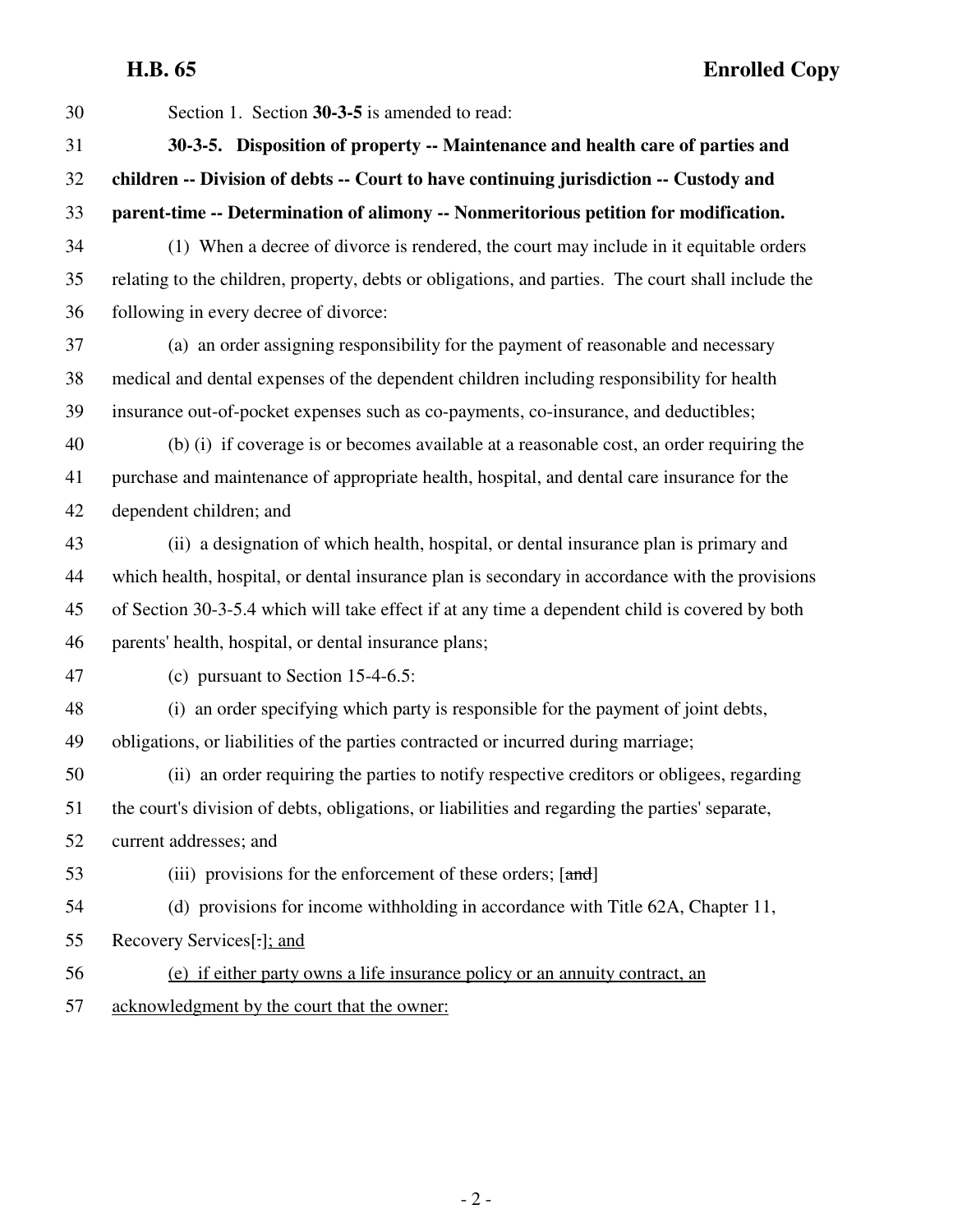58 (i) has reviewed and updated, where appropriate, the list of beneficiaries; 59 (ii) has affirmed that those listed as beneficiaries are in fact the intended beneficiaries 60 after the divorce becomes final; and 61 (iii) understands that if no changes are made to the policy or contract, the beneficiaries 62 currently listed will receive any funds paid by the insurance company under the terms of the 63 policy or contract. 64 (2) The court may include, in an order determining child support, an order assigning 65 financial responsibility for all or a portion of child care expenses incurred on behalf of the 66 dependent children, necessitated by the employment or training of the custodial parent. If the 67 court determines that the circumstances are appropriate and that the dependent children would 68 be adequately cared for, it may include an order allowing the noncustodial parent to provide 69 child care for the dependent children, necessitated by the employment or training of the 70 custodial parent. 71 (3) The court has continuing jurisdiction to make subsequent changes or new orders for 72 the custody of the children and their support, maintenance, health, and dental care, and for 73 distribution of the property and obligations for debts as is reasonable and necessary. 74 (4) Child support, custody, visitation, and other matters related to children born to the 75 mother and father after entry of the decree of divorce may be added to the decree by 76 modification. 77 (5) (a) In determining parent-time rights of parents and visitation rights of grandparents 78 and other members of the immediate family, the court shall consider the best interest of the 79 child. 80 (b) Upon a specific finding by the court of the need for peace officer enforcement, the 81 court may include in an order establishing a parent-time or visitation schedule a provision, 82 among other things, authorizing any peace officer to enforce a court-ordered parent-time or 83 visitation schedule entered under this chapter. 84 (6) If a petition for modification of child custody or parent-time provisions of a court 85 order is made and denied, the court shall order the petitioner to pay the reasonable attorneys'

- 3 -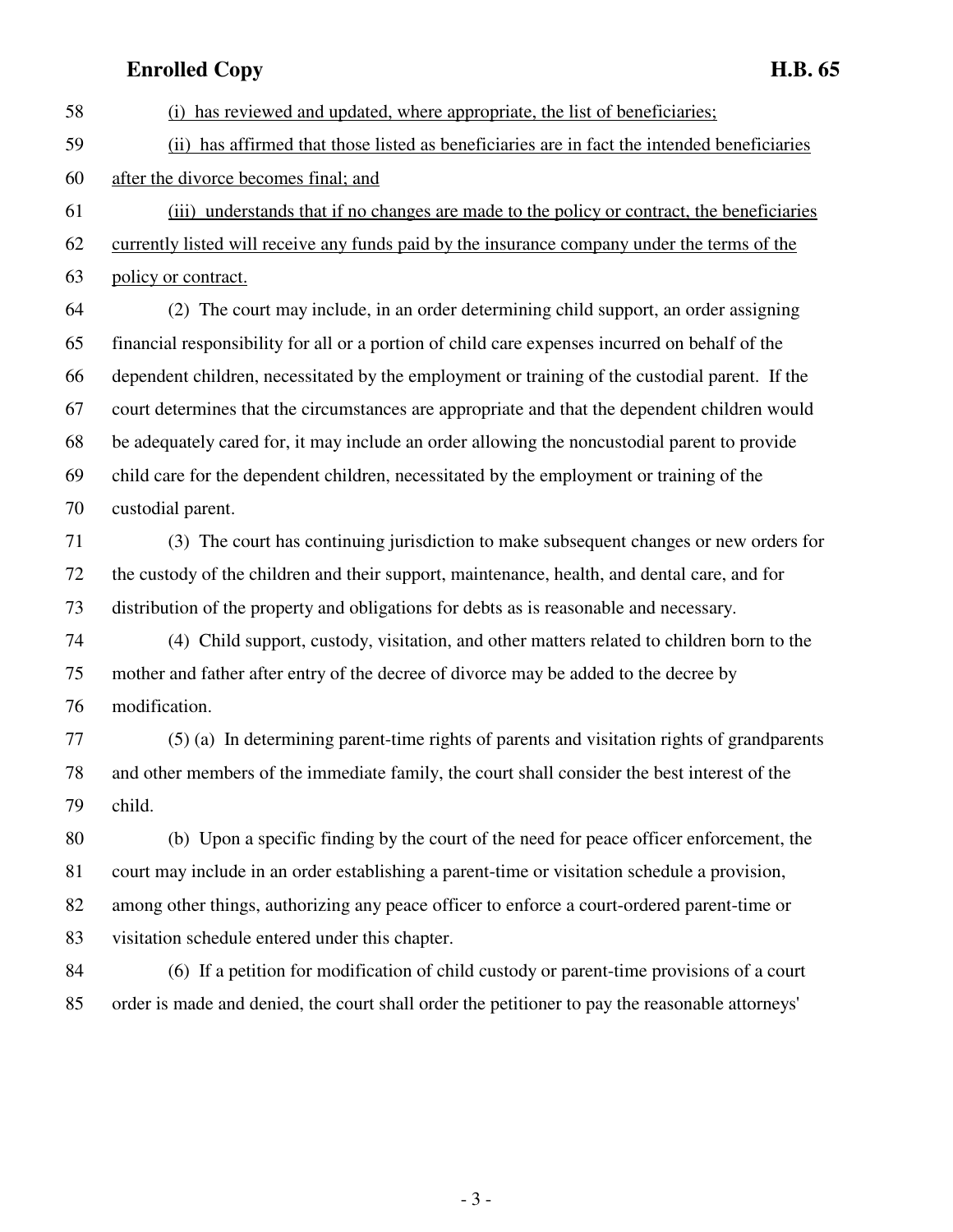| 86  | fees expended by the prevailing party in that action, if the court determines that the petition   |
|-----|---------------------------------------------------------------------------------------------------|
| 87  | was without merit and not asserted or defended against in good faith.                             |
| 88  | (7) If a petition alleges noncompliance with a parent-time order by a parent, or a                |
| 89  | visitation order by a grandparent or other member of the immediate family where a visitation or   |
| 90  | parent-time right has been previously granted by the court, the court may award to the            |
| 91  | prevailing party costs, including actual attorney fees and court costs incurred by the prevailing |
| 92  | party because of the other party's failure to provide or exercise court-ordered visitation or     |
| 93  | parent-time.                                                                                      |
| 94  | (8) (a) The court shall consider at least the following factors in determining alimony:           |
| 95  | (i) the financial condition and needs of the recipient spouse;                                    |
| 96  | (ii) the recipient's earning capacity or ability to produce income;                               |
| 97  | (iii) the ability of the payor spouse to provide support;                                         |
| 98  | (iv) the length of the marriage;                                                                  |
| 99  | (v) whether the recipient spouse has custody of minor children requiring support;                 |
| 100 | (vi) whether the recipient spouse worked in a business owned or operated by the payor             |
| 101 | spouse; and                                                                                       |
| 102 | (vii) whether the recipient spouse directly contributed to any increase in the payor              |
| 103 | spouse's skill by paying for education received by the payor spouse or allowing the payor         |
| 104 | spouse to attend school during the marriage.                                                      |
| 105 | (b) The court may consider the fault of the parties in determining alimony.                       |
| 106 | (c) As a general rule, the court should look to the standard of living, existing at the           |
| 107 | time of separation, in determining alimony in accordance with Subsection (8)(a). However, the     |
| 108 | court shall consider all relevant facts and equitable principles and may, in its discretion, base |
| 109 | alimony on the standard of living that existed at the time of trial. In marriages of short        |
| 110 | duration, when no children have been conceived or born during the marriage, the court may         |
| 111 | consider the standard of living that existed at the time of the marriage.                         |
| 112 | (d) The court may, under appropriate circumstances, attempt to equalize the parties'              |
| 113 | respective standards of living.                                                                   |
|     |                                                                                                   |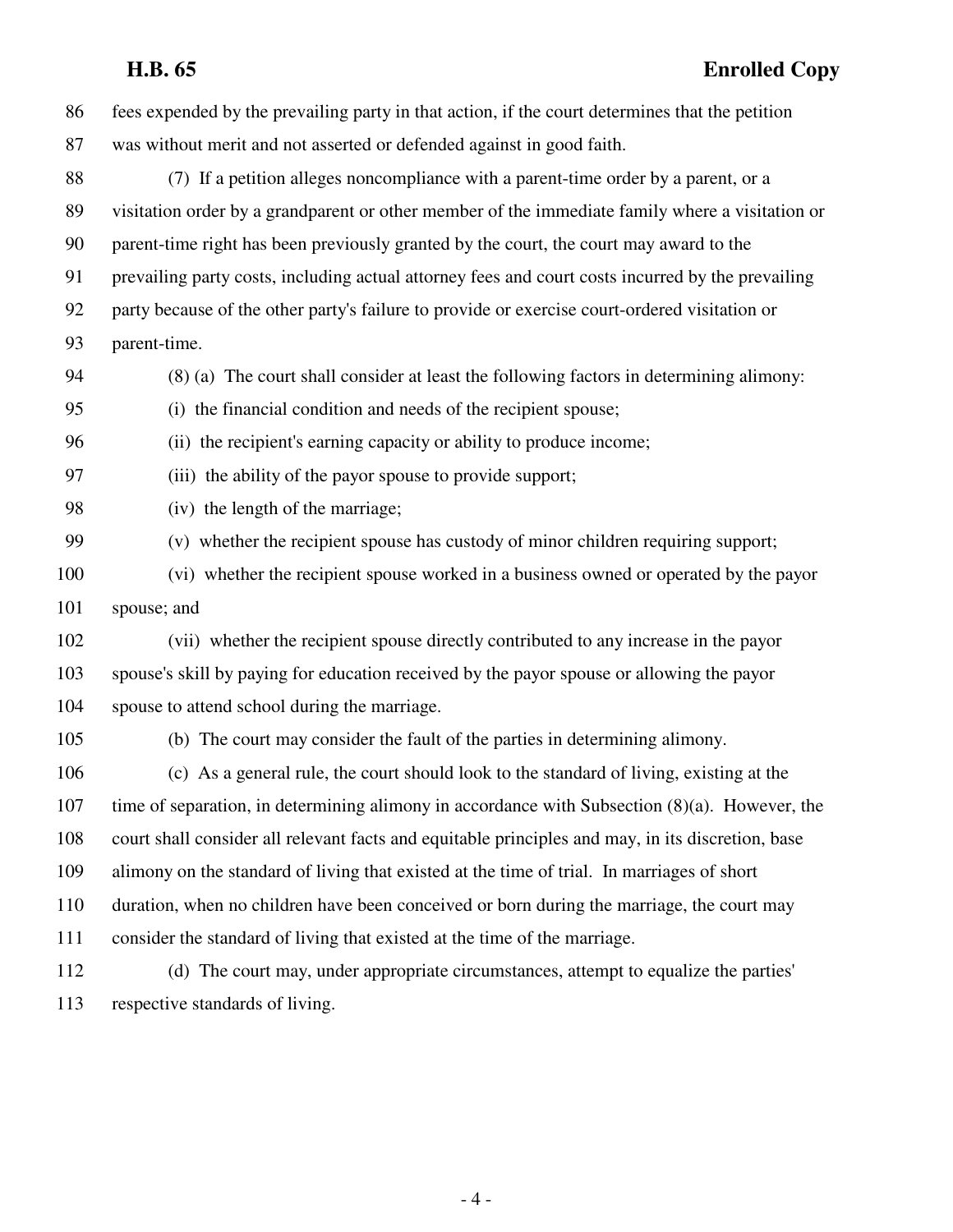114 (e) When a marriage of long duration dissolves on the threshold of a major change in 115 the income of one of the spouses due to the collective efforts of both, that change shall be 116 considered in dividing the marital property and in determining the amount of alimony. If one 117 spouse's earning capacity has been greatly enhanced through the efforts of both spouses during 118 the marriage, the court may make a compensating adjustment in dividing the marital property 119 and awarding alimony.

120 (f) In determining alimony when a marriage of short duration dissolves, and no 121 children have been conceived or born during the marriage, the court may consider restoring 122 each party to the condition which existed at the time of the marriage.

123 (g) (i) The court has continuing jurisdiction to make substantive changes and new 124 orders regarding alimony based on a substantial material change in circumstances not 125 foreseeable at the time of the divorce.

126 (ii) The court may not modify alimony or issue a new order for alimony to address 127 needs of the recipient that did not exist at the time the decree was entered, unless the court 128 finds extenuating circumstances that justify that action.

129 (iii) In determining alimony, the income of any subsequent spouse of the payor may not 130 be considered, except as provided in this Subsection (8).

131 (A) The court may consider the subsequent spouse's financial ability to share living 132 expenses.

133 (B) The court may consider the income of a subsequent spouse if the court finds that 134 the payor's improper conduct justifies that consideration.

135 (h) Alimony may not be ordered for a duration longer than the number of years that the 136 marriage existed unless, at any time prior to termination of alimony, the court finds extenuating 137 circumstances that justify the payment of alimony for a longer period of time.

138 (9) Unless a decree of divorce specifically provides otherwise, any order of the court 139 that a party pay alimony to a former spouse automatically terminates upon the remarriage or 140 death of that former spouse. However, if the remarriage is annulled and found to be void ab 141 initio, payment of alimony shall resume if the party paying alimony is made a party to the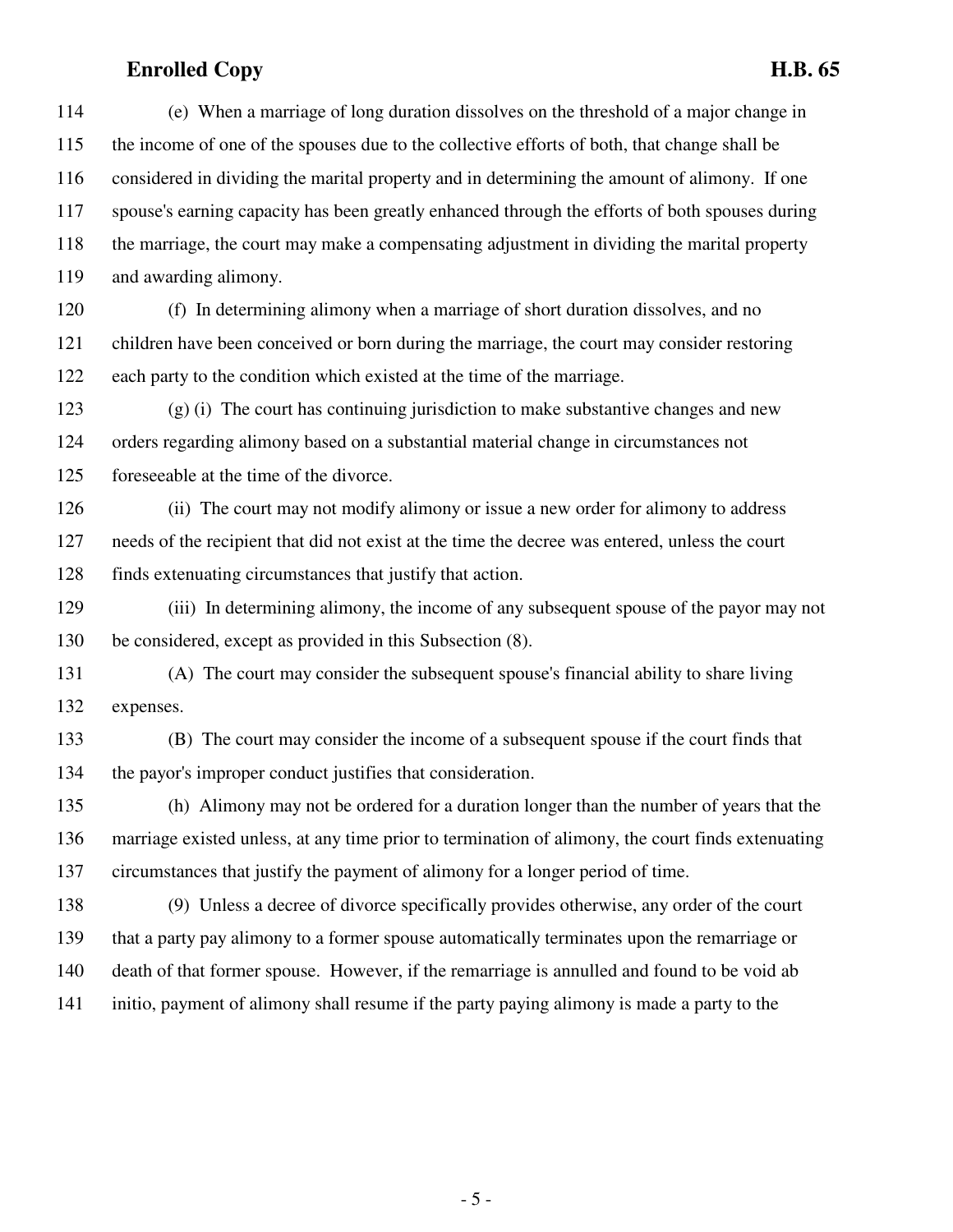**H.B. 65 Enrolled Copy**

142 action of annulment and his rights are determined. 143 (10) Any order of the court that a party pay alimony to a former spouse terminates 144 upon establishment by the party paying alimony that the former spouse is cohabitating with 145 another person. 146 Section 2. Section **31A-22-413** is amended to read: 147 **31A-22-413. Designation of beneficiary.** 148 (1) Subject to Subsection 31A-22-412(2), no life insurance policy or annuity contract 149 may restrict the right of a policyholder or certificate holder: 150 (a) to make an irrevocable designation of beneficiary effective immediately or at some 151 subsequent time; or 152 (b) if the designation of beneficiary is not explicitly irrevocable, to change the 153 beneficiary without the consent of the previously designated beneficiary. Subsection 154 75-6-201(1)(c) applies to designations by will or by separate writing. 155 (2) (a) An insurer may prescribe formalities to be complied with for the change of 156 beneficiaries, but those formalities may only be designed for the protection of the insurer. 157 [The] Notwithstanding Section 75-2-804, the insurer discharges its obligation under the 158 insurance policy or certificate of insurance if it pays the properly designated beneficiary unless 159 it has actual notice of either an assignment or a change in beneficiary designation made 160 pursuant to Subsection  $(1)(b)$  [or Section 75-2-804]. 161 (b) The insurer has actual notice if the formalities prescribed by the policy are 162 complied with, or if the change in beneficiary has been requested in the form prescribed by the 163 insurer and delivered to an agent representing the insurer at least three days prior to payment to 164 the earlier properly designated beneficiary. 165 Section 3. Section **75-2-804** is amended to read: 166 **75-2-804. Definitions -- Revocation of probate and nonprobate transfers by** 167 **divorce -- Effect of severance -- Revival -- Protection of payors, third parties, and bona** 168 **fide purchasers -- Personal liability of recipient -- No revocation by other changes of** 169 **circumstances -- No revocation of life insurance beneficiary.**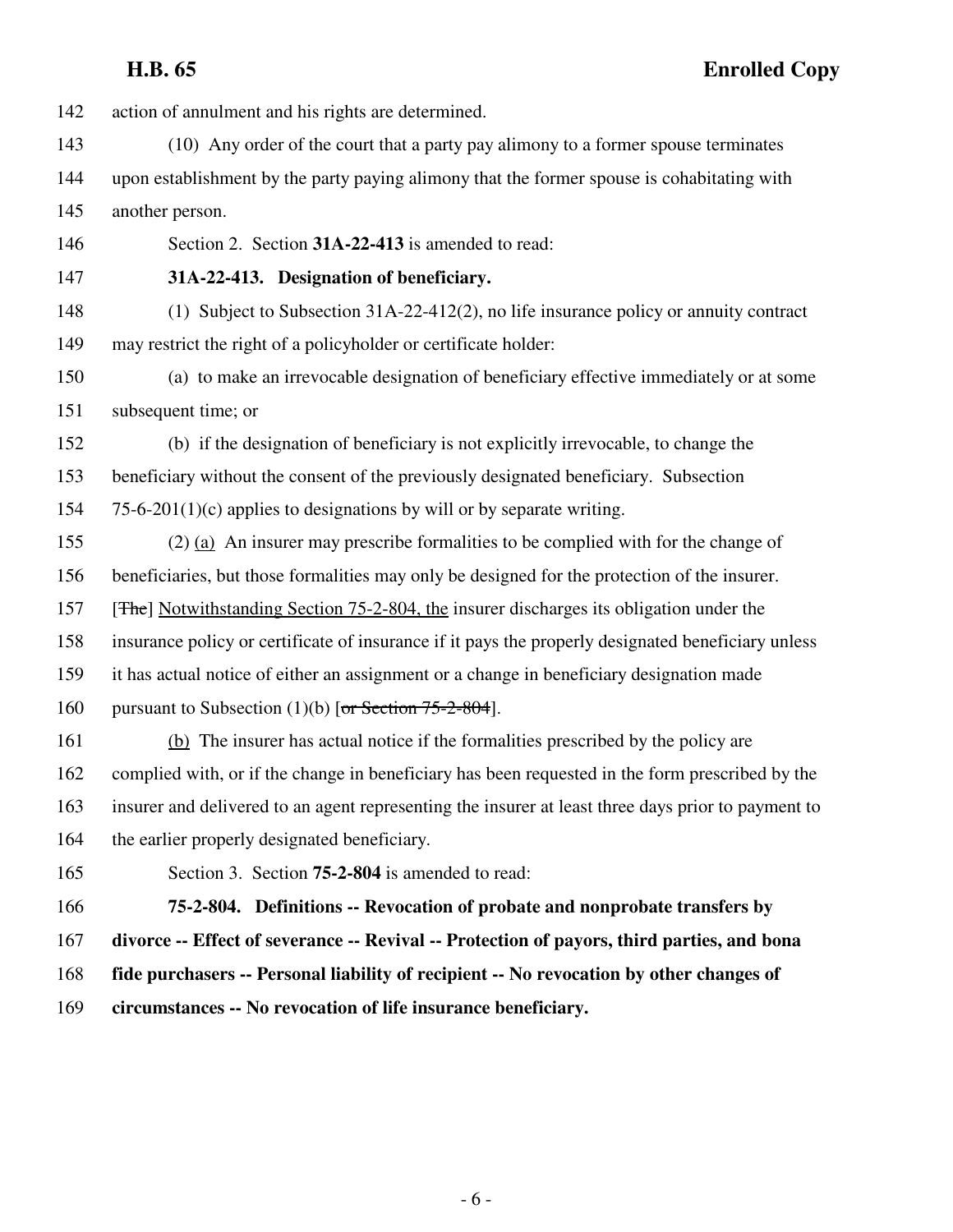170 (1) As used in this section:

171 (a) "Disposition or appointment of property" includes a transfer of an item of property 172 or any other benefit to a beneficiary designated in a governing instrument.

173 (b) "Divorce or annulment" means any divorce or annulment, or any dissolution or 174 declaration of invalidity of a marriage, that would exclude the spouse as a surviving spouse 175 within the meaning of Section 75-2-802. A decree of separation that does not terminate the 176 status of husband and wife is not a divorce for purposes of this section.

177 (c) "Divorced individual" includes an individual whose marriage has been annulled. 178 (d) "Governing instrument" means a governing instrument executed by the divorced 179 individual before the divorce or annulment of  $[\overline{h}$ the individual's marriage to  $[\overline{h}$ the 180 individual's former spouse.

181 (e) "Relative of the divorced individual's former spouse" means an individual who is 182 related to the divorced individual's former spouse by blood, adoption, or affinity and who, after 183 the divorce or annulment, is not related to the divorced individual by blood, adoption, or 184 affinity.

185 (f) "Revocable," with respect to a disposition, appointment, provision, or nomination, 186 means one under which the divorced individual, at the time of the divorce or annulment, was 187 alone empowered, by law or under the governing instrument, to cancel the designation in favor 188 of [his] the individual's former spouse or former spouse's relative, whether or not the divorced 189 individual was then empowered to designate [himself] another in place of [his] the individual's 190 former spouse or in place of [his] the individual's former spouse's relative and whether or not 191 the divorced individual then had the capacity to exercise the power.

192 (2) Except as provided by the express terms of a governing instrument, a court order, 193 or a contract relating to the division of the marital estate made between the divorced 194 individuals before or after the marriage, divorce, or annulment, the divorce or annulment of a 195 marriage:

196 (a) revokes any revocable:

197 (i) disposition or appointment of property made by a divorced individual to [his] the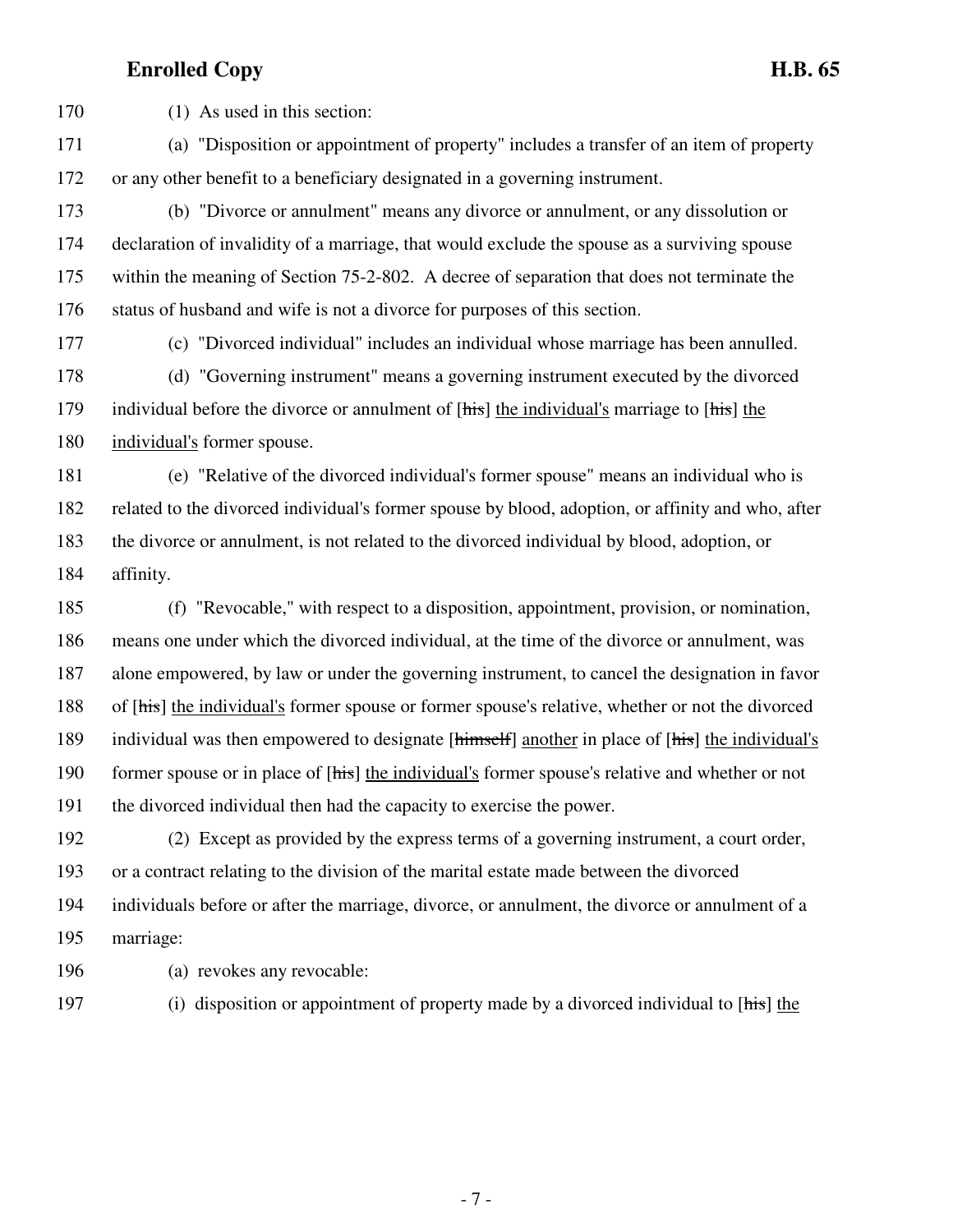## **H.B. 65 Enrolled Copy**

198 individual's former spouse in a governing instrument and any disposition or appointment 199 created by law or in a governing instrument to a relative of the divorced individual's former 200 spouse;

201 (ii) provision in a governing instrument conferring a general or nongeneral power of 202 appointment on the divorced individual's former spouse or on a relative of the divorced 203 individual's former spouse; and

204 (iii) nomination in a governing instrument, [nominating] which nominates a divorced 205 individual's former spouse or a relative of the divorced individual's former spouse to serve in 206 any fiduciary or representative capacity, including a personal representative, executor, trustee, 207 conservator, agent, or guardian; and

208 (b) severs the interests of the former spouses in property held by them at the time of the 209 divorce or annulment as joint tenants with the right of survivorship, transforming the interests 210 of the former spouses into tenancies in common.

211 (3) A severance under Subsection (2)(b) does not affect any third-party interest in 212 property acquired for value and in good faith reliance on an apparent title by survivorship in the 213 survivor of the former spouses unless a writing declaring the severance has been noted, 214 registered, filed, or recorded in records appropriate to the kind and location of the property, 215 which are relied upon, in the ordinary course of transactions involving such property, as 216 evidence of ownership.

217 (4) Provisions of a governing instrument are given effect as if the former spouse and 218 relatives of the former spouse disclaimed all provisions revoked by this section or, in the case 219 of a revoked nomination in a fiduciary or representative capacity, as if the former spouse and 220 relatives of the former spouse died immediately before the divorce or annulment.

221 (5) Provisions revoked solely by this section are revived by the divorced individual's 222 remarriage to the former spouse or by a nullification of the divorce or annulment.

223 (6) No change of circumstances other than as described in this section and in Section 224 75-2-803 effects a revocation.

225 (7) (a) A payor or other third party is not liable for having made a payment or

- 8 -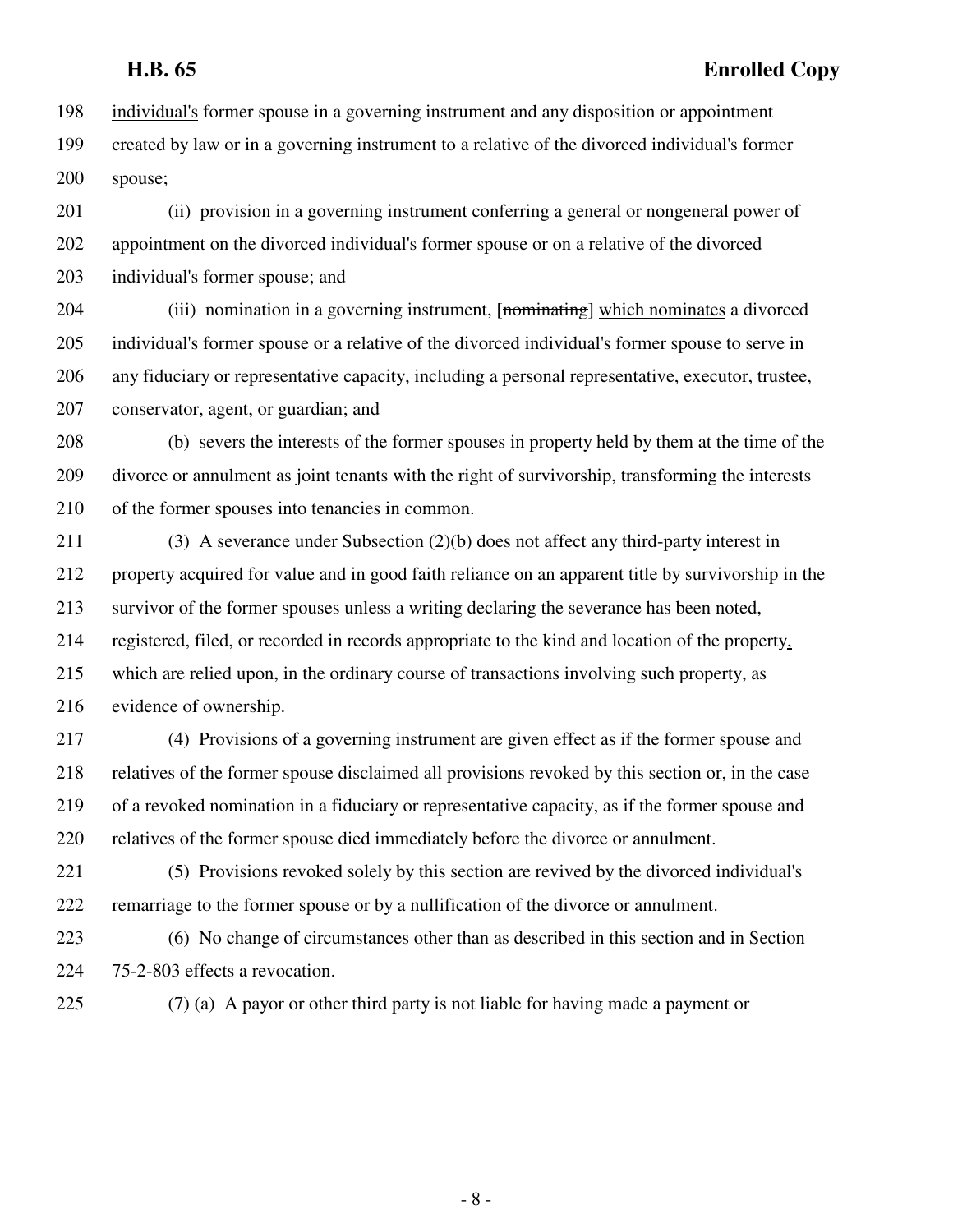226 transferred an item of property or any other benefit to a beneficiary designated in a governing 227 instrument affected by a divorce, annulment, or remarriage, or for having taken any other 228 action in good faith reliance on the validity of the governing instrument, before the payor or 229 other third party received written notice of the divorce, annulment, or remarriage. A payor or 230 other third party is liable for a payment made or other action taken after the payor or other third 231 party received written notice of a claimed forfeiture or revocation under this section.

232 (b) Written notice of the divorce, annulment, or remarriage under Subsection (7)(a) 233 shall be mailed to the payor's or other third party's main office or home by registered or 234 certified mail, return receipt requested, or served upon the payor or other third party in the 235 same manner as a summons in a civil action. Upon receipt of written notice of the divorce, 236 annulment, or remarriage, a payor or other third party may pay any amount owed or transfer or 237 deposit any item of property held by it to or with the court having jurisdiction of the probate 238 proceedings relating to the decedent's estate or, if no proceedings have been commenced, to or 239 with the court having jurisdiction of probate proceedings relating to the decedent's estates 240 located in the county of the decedent's residence. The court shall hold the funds or item of 241 property and, upon its determination under this section, shall order disbursement or transfer in 242 accordance with the determination. Payments, transfers, or deposits made to or with the court 243 discharge the payor or other third party from all claims for the value of amounts paid to or 244 items of property transferred to or deposited with the court.

245 (8) (a) A person who purchases property from a former spouse, relative of a former 246 spouse, or any other person for value and without notice, or who receives from a former 247 spouse, relative of a former spouse, or any other person a payment or other item of property in 248 partial or full satisfaction of a legally enforceable obligation, is neither obligated under this 249 section to return the payment, item of property, or benefit, nor is liable under this section for 250 the amount of the payment or the value of the item of property or benefit. But a former spouse, 251 relative of a former spouse, or other person who, not for value, received a payment, item of 252 property, or any other benefit to which that person is not entitled under this section is obligated 253 to return the payment, item of property, or benefit, or is personally liable for the amount of the

- 9 -